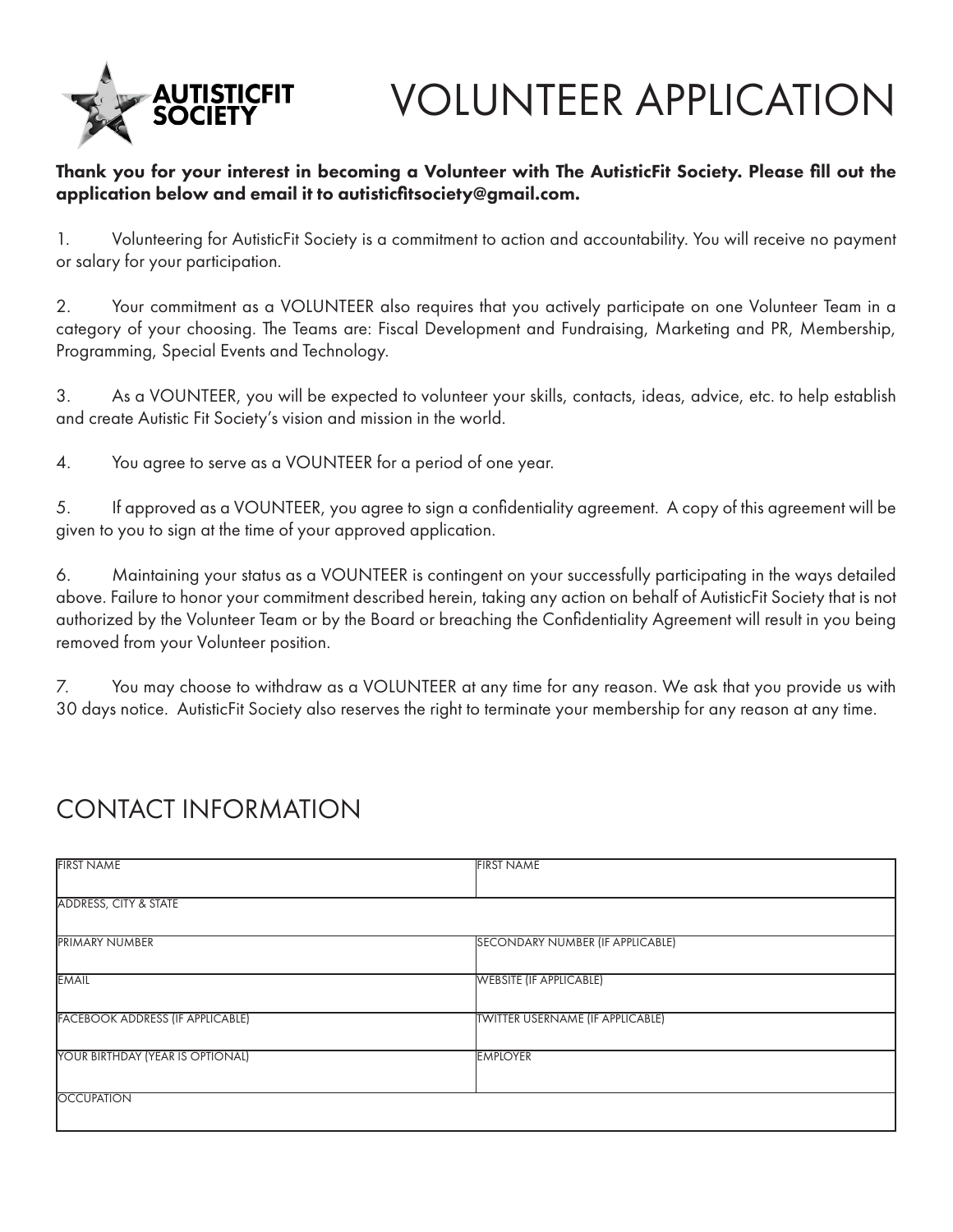#### ANY COMMITTEE OR BOARD POSITIONS YOU CURRENTLY HOLD

Please mark the volunteer teams in which you are interested in participating. List your top three in order of preference from 1-3 (with 1 being your first choice) in the event any of the teams are at capacity.

| <b>Marketing and Public Relations</b> |
|---------------------------------------|
| Programming                           |
| __ Technology                         |
|                                       |

PLEASE RESPOND TO THESE QUESTIONS (USE AS MUCH SPACE AS YOU NEED) How did you hear about Autisticfit Society?

How do you feel you resonate with Autisticfit Society's mission and vision:

What skills, contributions and resources can you personally bring to Autisticfit Society and intend to express as a Volunteer for the benefit of the organization?

What is your occupation and in what way will your work experience assist Autistic fit Society?

How many hours per week or per month can you contribute to Autisticfit Society? \_\_\_\_\_\_\_